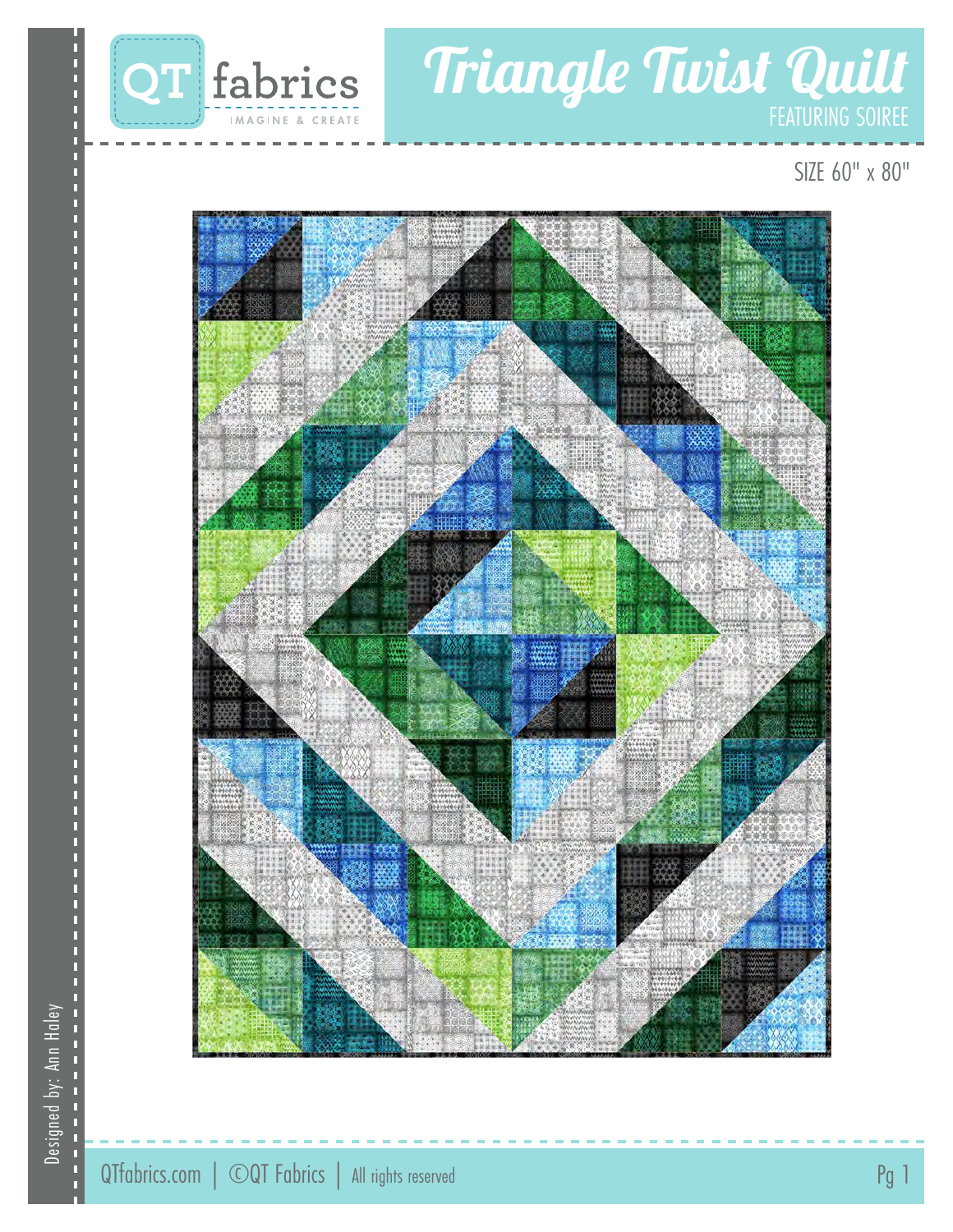



Finished Size: 60" x 80"

| <b>FABRIC REQUIREMENTS</b> |                             |  |                                     |                                                                        |                                   |  |                             |
|----------------------------|-----------------------------|--|-------------------------------------|------------------------------------------------------------------------|-----------------------------------|--|-----------------------------|
|                            | <b>Fabric A</b><br>28660 BZ |  | <b>Fabric B</b><br>28660 BZ         |                                                                        | Fabric C<br>28660 H               |  | <b>Fabric D</b><br>28660 G  |
|                            | $\frac{3}{4}$ yard          |  | $\frac{3}{4}$ yard                  |                                                                        | $\frac{1}{2}$ yard                |  | $\frac{1}{2}$ yard          |
|                            | 1 BOLT                      |  | 1 BOLT                              |                                                                        | 1 BOLT                            |  | 1 BOLT                      |
|                            | <b>Fabric E</b><br>28660 B  |  | <b>Fabric F</b><br>28660 F          |                                                                        | <b>Fabric G</b><br>28660 KJ       |  | <b>Fabric H</b><br>28660 QJ |
|                            | $\frac{1}{2}$ yard          |  | $\frac{3}{4}$ yard                  |                                                                        | $1\frac{1}{2}$ yards <sup>*</sup> |  | $\frac{3}{4}$ yard          |
|                            | 1 BOLT                      |  | 1 BOLT                              |                                                                        | 2 BOLTS                           |  | 1 BOLT                      |
|                            | <b>Fabric E</b><br>28660 KZ |  | <b>Suggested Backing</b><br>28660 B | includes Binding<br>Suggested backing fabric<br>Not supplied with kits |                                   |  |                             |
|                            | $2\frac{1}{3}$ yards        |  | 5 yards**                           |                                                                        |                                   |  |                             |
|                            | 2 BOLTS                     |  | 4 BOLTS                             |                                                                        |                                   |  |                             |

Information within gray box = Number of Bolts needed to make 12 Kits

Designed by: Ann Haley

Designed by: Ann Haley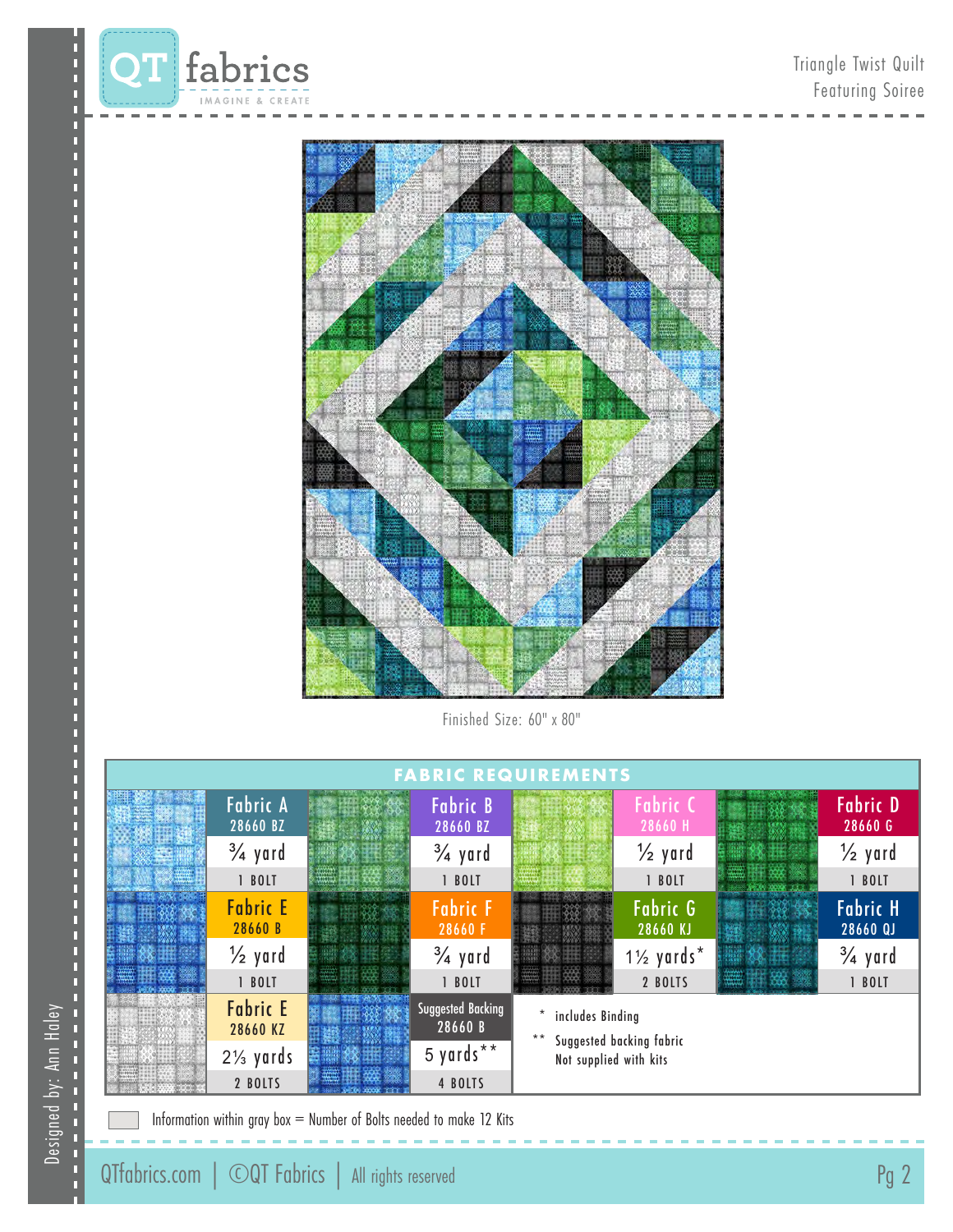

We recommend that you carefully read through all **TRIANGLE UNITS** 

# **CUTTING DIRECTIONS**

**WOF = width of fabric from selvage to selvage. Label pieces with the fabric letter. Remove as little fabric as possible when squaring edges and trimming selvages from WOF strips.**

- **Fabrics A, B and H**, cut from each:  $\bullet$  (2) 10%" x WOF strips. Subcut into (4) 10<sup>7/8"</sup> squares.
- **Fabrics C, D, E and F**, cut from each:  $\bullet$  (1) 10%" x WOF strip. Subcut into (3) 10<sup>7/8"</sup> squares.

# **Fabric G**, cut:

- $\bullet$  (2) 10%" x WOF strips. Subcut into (4) 10<sup>7/8"</sup> squares.
- (8) 2¼" x WOF strips for binding.

# **Fabric I**, cut:

 $\bullet$  (7)  $10\%$ " x WOF strips. Subcut into (20) 10<sup>/8"</sup> squares.

# **Backing fabric**, cut:

• (2) 88" x WOF pieces.

# *instructions before getting started on your project.* **Use a ¼" seam allowance. Press seams as directed.**

**1.** Draw a diagonal line from corner to corner on the wrong side of 1 *A square*, 2 *B squares*, 1 *E square* and all *I squares*.

2. Place a marked *A square* right sides together with a *G square*. Sew ¼" out on each side of the marked line. Cut apart on the marked line. Press each unit open with seam allowance toward the darker fabric to make (2) 10½" x 10½" AG units.



AG Units — Make 2

**3.** Repeat step 2 with the remaining marked and unmarked squares to make units as shown in the diagrams.